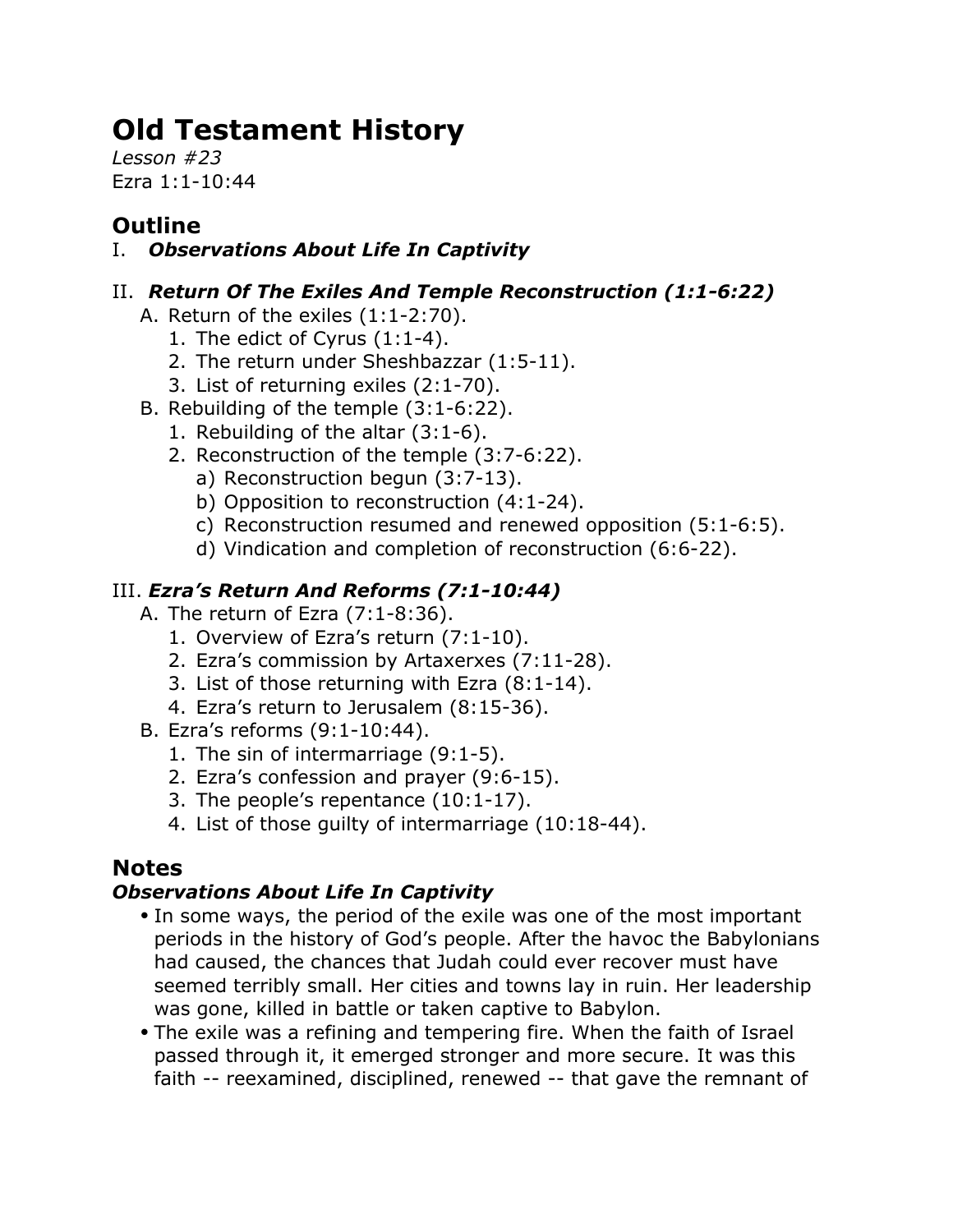God's people the will to survive. It is this post-exilic form of the religion of God's people that we usually call Judaism.

- The population was reduced to about 1/20th of what it had been in the days of Hezekiah, and the influx of Samaritans from the north and Idumeans from the south threatened to engulf the remainder.
- After the incident that cost Gedaliah his life, formal political organization in Judah probably all but disappeared. The people just scratched out a living as best they could, always on the verge of starvation. The abject misery of their condition is detailed in the book of Lamentations.
- Lamentations is a collection of five poems dealing with the calamity that had befallen Jerusalem. In the English translation there is nothing special about these poems except their content. In the Hebrew text, however, the first four poems are in acrostic form. Chapter 5 is not in acrostic form, but, like the others, it does have 22 stanzas, the number of letters in the Hebrew alphabet. They brim with sorrow and desolation. They reflect the despairing conviction that God had deserted His people. Jeremiah vividly tells of the terrible tool the catastrophe had taken in terms of human life.
- From Jeremiah 41:5 we learn that people still came to offer sacrifice at the charred spot where the temple had stood. It appears likely that some kind of regular worship was carried on there, probably by secondrate priests who had not even been good enough to be deported. It may be that they chanted these poems as an act of mourning. If this was the case, the acrostic form would make them easy to memorize for worship.
- As conditions in Judah grew worse, waves of refugees, including Jeremiah, made the trip south and settled in lower Egypt (Jeremiah 44:1). A century later, there was a large colony at Elephantine, located on the first cataract of the Nile, the site of modern Aswan. These colonies spread so much that in the time of the Ptolemaic dynasty, Egypt was one of the major centers of Judaism.
- Babylon became a center of Judaism not simply because of the numbers, but because of the quality of the people who settled there. Actually the numbers themselves were not overwhelmingly impressive. The total taken to Babylon in the three major deportations was only 4,600 (Jeremiah 52:28-30). They included the best educated, the most capable political and religious leaders, the finest soldiers, and the most skilled artisans. If God's people were to make a comeback, the major thrust would have to come from this group.
- The exiles were under general supervision, but within this framework of supervision, they enjoyed considerable freedom. Unlike the Assyrians, the Babylonians made no attempt to destroy the sense of national solidarity among their captives. Several passages in Ezekiel and Jeremiah indicate that the exiles lived in communities of their own with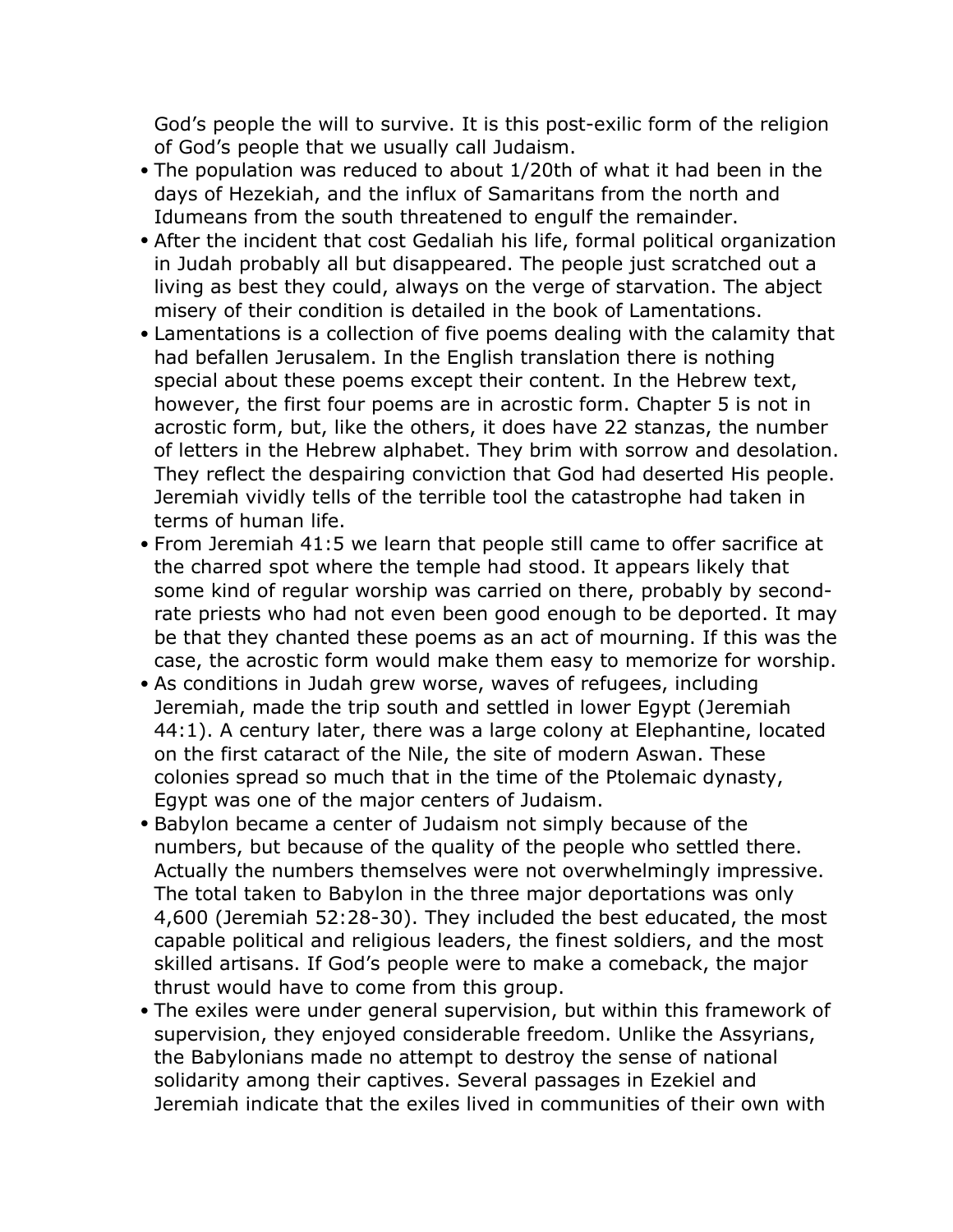a considerable measure of self-direction and were permitted to carry on normal activities of farming and business (Jeremiah 29:5; Ezekiel 3:15; 8:1; 14:1; 33:30). Many of the captives were so satisfied in captivity that they refused to return to Judah when the opportunity was offered.

- These broken people were seeking for the heart of their religion. In their desire to restore the kind of fellowship of obedience that had existed (at least to some extent) in Moses' time, the exiles paid special attention to the written records and oral traditions that had been handed down from the past.
- Before the exile, we hear almost nothing about any sacred books in Israel or Judah. Within a few years after the return to Jerusalem, attempts were being made to collect and label those writings that were to be regarded as scripture. The writings of the prophets, once despised, but now confirmed by the events of history, were also cherished as a source of divine guidance.

#### *Ezra 1:1-2:70*

- Ezra and Nehemiah form one book in the Hebrew Bible because they tell one story -- the return of the remnant to Jerusalem and the rebuilding of the city and the temple.
- The opening verses are almost identical with 2 Chronicles 36:22-23. Isaiah 44:28-45:3 contains an amazing prophecy of Cyrus before the great Persian ruler was born. In 539 B.C. Cyrus conquered Babylon and established the Persian empire. His policy with prisoners of war was opposite of Babylon, for he encouraged the Jews to return to their land and rebuild their temple, presumably for the purpose of receiving tribute. He reigned over the Persians from 559 until 530 B.C. He established Persian dominance over the Medes in 550, conquered Lydia and Anatolia in 547-546, and captured Babylon in 539. Isaiah 44:28 and 45:1 speak of Cyrus as the Lord's "shepherd" and his "anointed."
- The Lord stirred not only the heart of the Persian king but also the hearts of many of the exiles who had maintained their faith in the Lord in spite of the devastation of their homeland. "Sheshbazzar" is Zerubbabel, the appointed governor. His official title was "tirshatha" (2:63), which means "governor." He was from the royal line of David (1 Chronicles 3:17-19), and was either the son or grandson of Jehoiachin.
- About 50,000 Jews were concerned enough to leave the safety and luxury of Babylon and return to their own land. A significant number of Jews stayed in Babylon. Up until recent times, there was a large number of Jews in Iraq, including a school of rabbis. Some of our finest texts of the Old Testament were preserved by the Jews in Babylon.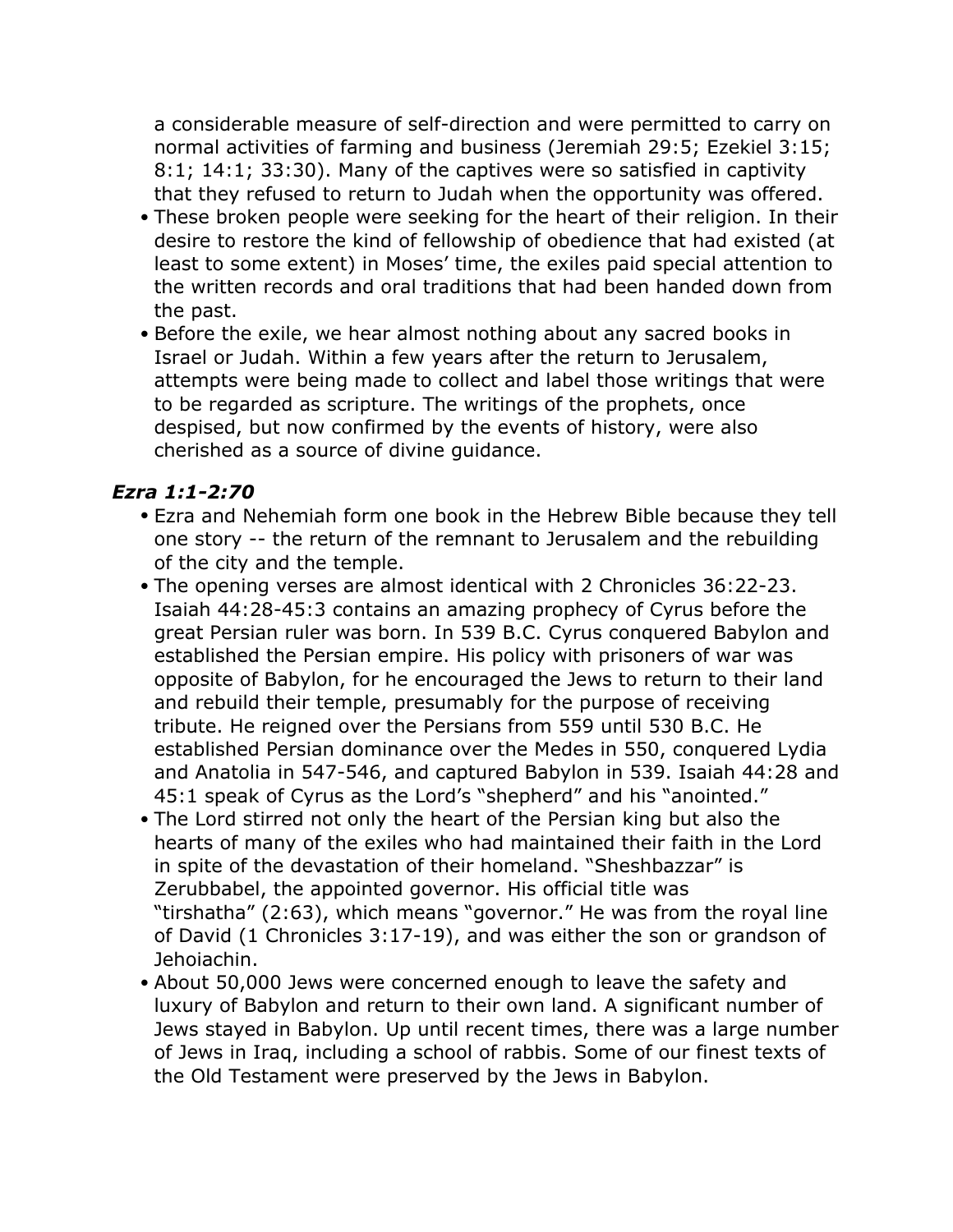- Much has been said about the so-called "lost tribes of Israel," but the New Testament makes it clear that all twelve tribes were represented in this remnant (Acts 26:7; James 1:1). Furthermore, Ezra 2:70 says "all Israel." In Ezra 6:17 and 8:35 the priests offered 12 male goats for the 12 tribes.
- Because the Jews did not have a statue of the Lord, Nebuchadnezzar carried off the temple goods instead (cf. 2 Kings 25:13; Jeremiah 52:17). Jeremiah spoke of false prophets who prematurely predicted the return of these vessels (Jeremiah 27:16-22; 28:6); he prophesied their ultimate return (27:22). Belshazzar had the audacity to drink from some of the temple vessels (Daniel 5:23).
- We know nothing about the details of Zerubabbal and Joshua's journey, which probably took place in the spring of 537 B.C. Judging from Ezra's later journey (7:8-9), the trip probably took about four months. The caravan would have proceeded from Babylonia up the Euphrates River and then south through the Orontes Valley of Syria to Palestine.
- The list of returning exiles in vss. 1-70 almost exactly parallels the list in Nehemiah 7:6-73. The list of localities indicates that people retained their memories of their homes and that exiles from a very wide background of tribes, villages, and towns returned.
- A comparison of Ezra 2 with Nehemiah 7 reveals a number of differences in both the names and the numbers that are listed. Though the lists of temple personnel show few variations, there are differences in about half the cases of the lists of the common people. Many differences may be explained by assuming that a cipher notation was used with vertical strokes for units, horizontal strokes for tens, and stylized mems (Hebrew letter "m") for hundreds.

#### *Ezra 3:1-6:22*

- The altar was the center of the Jewish worship, for without their sacrifices they could not approach God or expect His blessing. Thus the exiles' first task in the midst of hostile neighbors was to erect an altar to sacrifice to the Lord. The exiles feared their powerful neighbors, but they knew God would protect them if they obeyed Him. Joshua and Zerubbabel helped the people establish the sacrifices and keep the feasts.
- The people started rebuilding the temple in 535 B.C. The Levites led the way in doing the work, assisting the other workers on the job. As with the first temple, the Phoenicians cooperated by sending timbers and workmen. The people were so grateful that they sang and shouted when the foundation was laid. There were older people there who remembered the glory of the former temple, and they could only sweep as they saw the plainness of this second temple (cf. Haggai 2:3).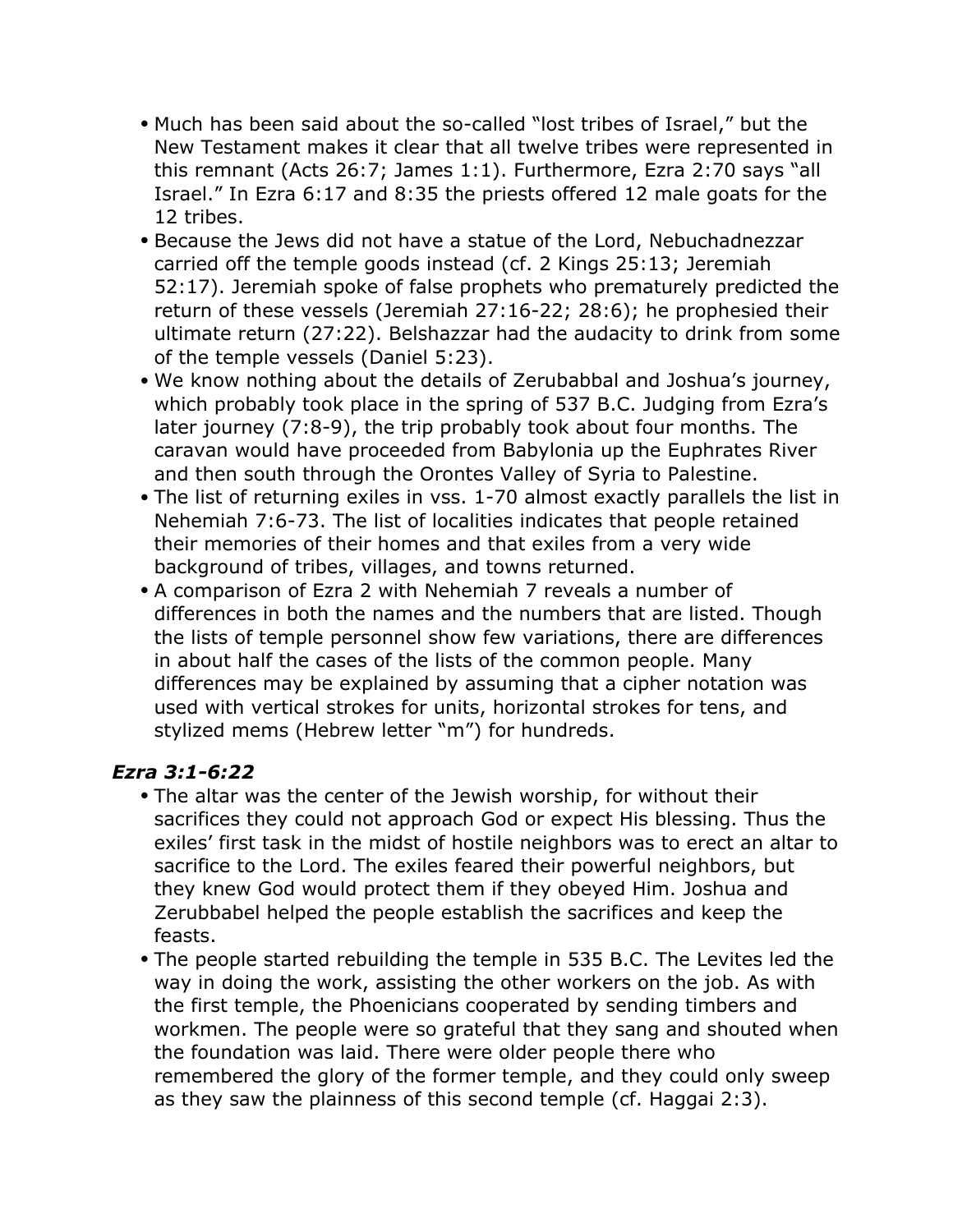- The Jews' enemies did not have anything to fear from the rebuilding of the temple, as they did later from the rebuilding of the wall. Sincerely or not, they at first offered their help to rebuild the temple. They then hired men at court to resist the Jews, and this device succeeded in stopping the work for nearly 15 years.
- Chapter 4 summarizes various attempts to thwart the efforts of the Jews. In vss. 1-5 the author describes events under Cyrus (539-530 B.C.), in vs. 6 under Xerxes (485-465), in vss. 7-23 under Artaxerxes I (464-424). He then reverts in vs. 24 to the time of Darius I (522-486), when the temple was completed. Ezra drew from Aramaic documents from vs. 8 to 6:18, with a further Aramaic section in 7:12-26.
- After the death of Cambyses in 524 and the assassination of Gaumata (Pseudo-Smerdis) in 522, followed by the rise of Darius I to a position of power, the situation was somewhat more favorable to the Jews' renewing their efforts to rebuild the temple. Yet by that time the leading classes in Jerusalem had become so preoccupied with their own interests and concerns that they felt no zeal to renew the building project -- especially if there was any danger of their getting in trouble for rebuilding the temple without permission.
- Fifteen years go by between chapters 4-5. It was not until the word of God is proclaimed by the two prophets Haggai and Zechariah that the work of the temple begins again. Beginning on August 29th, 520 B.C. (Haggai 1:1) and continuing until December 8th (Haggai 2:1-9, 20-23), the prophet Haggai delivered a series of messages to stir the people to commence work on the temple. Two months after Haggai's first speech, Zechariah joined him (Zechariah 1:1).
- Darius added his own decree to the original decree of Cyrus. He stated that the governor must assist the Jews in their work and see that there is no opposition, and the supplies are to be provided out of the king's treasury. Darius had a strong motive for his kindness: he wanted the Jews to pray to God for the king's health and for the welfare of his family. The famous Behistun inscription, which supplied the key to the ancient Babylonian language, was made by this same Darius.
- "Adar," the last Babylonian month, was February-March. The temple was finished on March 12, 515 B.C., a little over 70 years after its destruction. The Jews joyfully dedicated the house of the Lord. The number of victims sacrificed was small compared to the thousands in similar services under Solomon (1 Kings 8:5, 63), Hezekiah (2 Chronicles 30:24), and Josiah (2 Chronicles 35:7). Nonetheless, they represented a real sacrifice under the prevailing conditions. They also kept the Passover and the Feast of Unleavened Bread.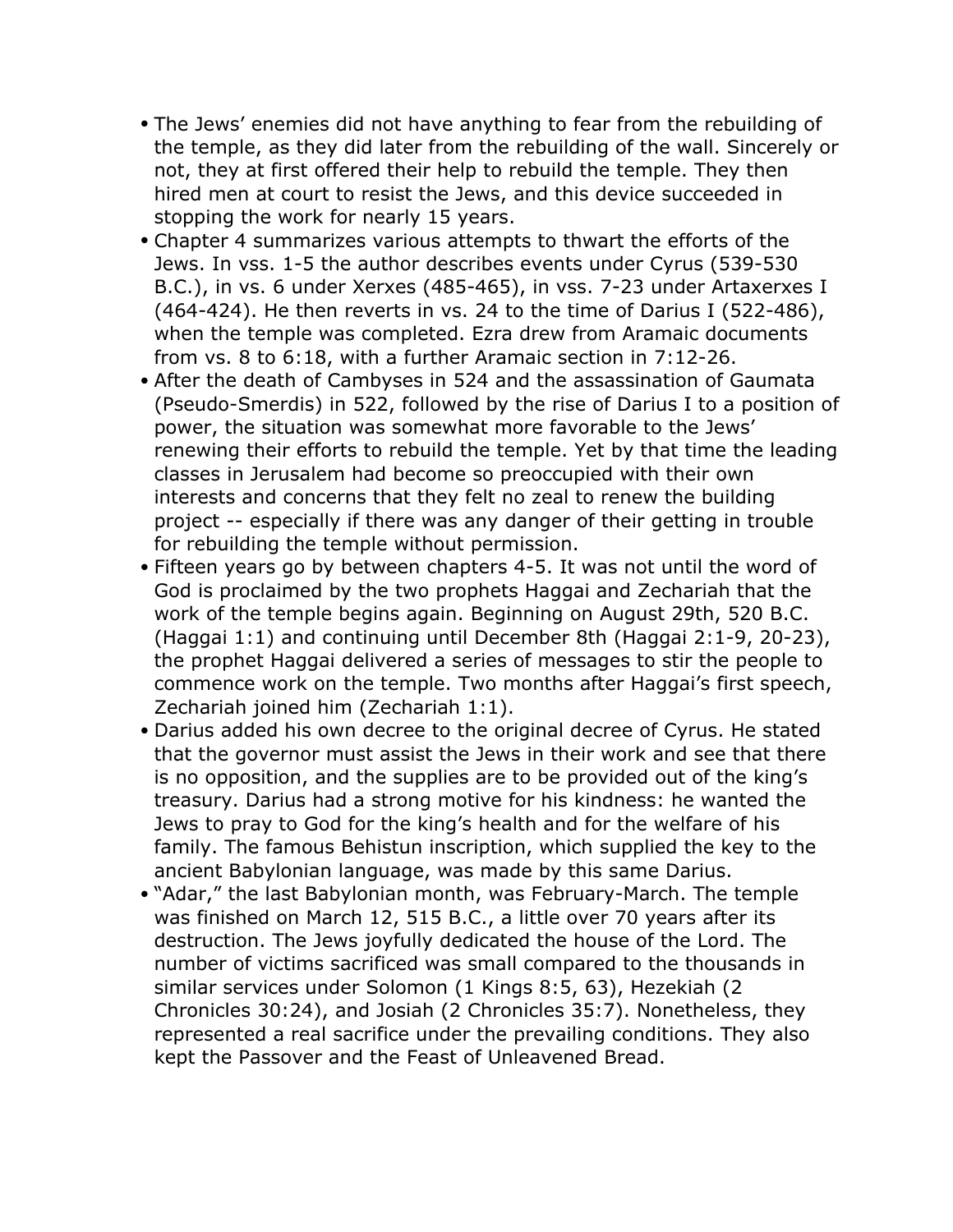#### *Ezra 7:1-8:36*

- A gap of 58 years occurs between chapters 6-7. The book of Esther fits in here. The Artaxerxes of 7:1 is Artaxerxes I (465-425 B.C.), who was Queen Esther's stepson. In his seventh year, he permitted Ezra to return to Jerusalem to assist the people in their spiritual needs. The genealogy of Ezra given in 7:1-5 is an extraordinary one that lists his ancestors back to Aaron, the brother of Moses. "Ezra" is a shortened form of Azariah, a name that occurs twice in the list of his ancestors.
- Apparently Ezra had requested permission from the king, realizing that the remnant in the restored nation desperately needed spiritual guidance. Ezra would have begun his journey on the first day of Nisan (April 8, 458) and arrived on the first day of Ab (August 4, 458). The 1,000-mile journey took 119 days (including an eleven-day delay, cf. 8:31), or four months. The king decreed that any Jew could go up with Ezra and return to the land. These Jews would take with them a large offering from Babylon to assist in the work of the Lord. Ezra's task was to establish order and religious worship in the land.
- Ezra 8:1-14 lists those who accompanied Ezra from Mesopotamia, including the descendants of 15 individuals. The figures of the men listed total 1,496, in addition to the individuals named. There were also a considerable number of women and children (vs. 21). An additional group of about 40 Levites (vss. 18-19) and 220 "temple servants" (vs. 20) are also listed.
- It was important that the Levities go along because it was their duty to study the word and teach it to the people. Unfortunately, Ezra had to draft some of the Levites because they did not volunteer to go. Ezra proclaimed a fast because he knew that God would bless their journey, for he had told the king that they would not require a military escort. Grave dangers faced travelers between Mesopotamia and Palestine. Some 13 years later Nehemiah was accompanied by an armed escort.
- According to Babylonian tradition, almost every transaction, including sales and marriages, had to be recorded in writing. Ezra may have had to send back a signed certification of the delivery of the treasures. The animal sacrifices were made as a thanksgiving to God for His goodness and as a sin offering to acknowledge their unworthiness for such mercies. Compared with the offerings of the returnees under Zerubbabel, when many more exiles were involved, the offerings on this occasion, except for the identical number of male goats, were far less.

#### *Ezra 9:1-10:44*

• Ezra discovered that the Jews had mingled with their heathen neighbors and married heathen wives. "The peoples of the lands" included the pagan newcomers who had been brought into Samaria by the Assyrians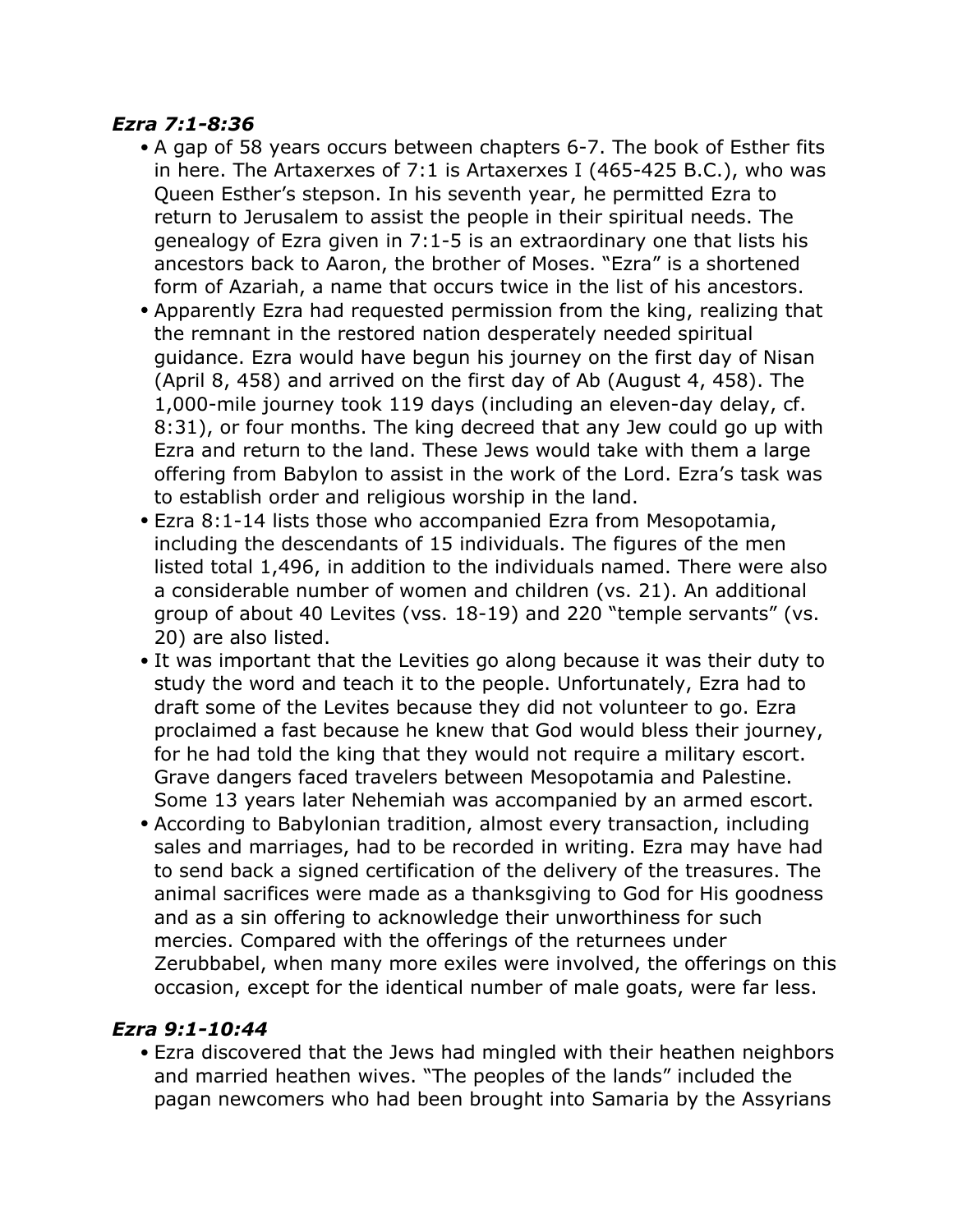and had moved south, and Edomites and others who had invaded former Judean land. The eight groups listed designate the original inhabitants of Canaan before the Hebrews. Only the Ammonites, Moabites, and Egyptians still existed in the postexilic period.

- Ezra was so burdened at hearing this report that he publicly tore his garment in sorrow and repentance, and sat like a dumb man until the hour for the evening sacrifice. The people who knew God's word began to tremble, fearing what the Lord might do to the nation.
- Ezra's prayer of confession should be compared with Daniel's prayer and the prayer of Nehemiah. He looked back to Israel's past sins and admitted that the nation deserved captivity. It is interesting to note that Daniel, Ezra, and Nehemiah all had to confess national sin and plead for forgiveness (cf. 2 Chronicles 7:14). But it was not enough for Ezra to pray; the entire nation had to face its sins and make matters right with the Lord.
- The measures dealing with intermarriage were announced on the 17th day of the ninth month, or four and a half months after his arrival. Because of Ezra's preaching, the people were convicted of their sins. Some of the men (including priests and Levites) came to him openly and confessed that they had married heathen wives and disobeyed the law of the Lord. The lowest classes were the least involved in intermarriage; the pagan women were probably not attracted to them.
- They offered to make a covenant with God and to put away their unclean wives. The people assembled on December 20, 457 and it took from December until April to straighten out the problem. There were a total of 17 priests, 10 Levites, and 87 other men found guilty of marrying foreign wives.
- Some of the marriages had produced children, but this was not accepted as a reason for halting the proceedings. As it was just under eight months from the time of Ezra's arrival to the committee's findings, the offspring mentioned here must be either the offspring of mixed marriages contracted in Mesopotamia or the offspring of mixed marriages contracted by those who had returned earlier to Palestine. Regrettably, about 25 years later, Nehemiah faced the same problem (Nehemiah 13:23-31). It was a repeated sin that required repeated discipline (cf. Matthew 26:41).
- Tradition says that Ezra was the originator of the synagogue worship and the president of the Great Synagogue. The Great Synagogue was a council, consisting of 120 members, said to have been organized by Nehemiah around 410 B.C. Its purpose was the rebuilding of the religious life of the returned captives. It is thought to have governed the returned Jews until about 273 B.C. and to have played an important role